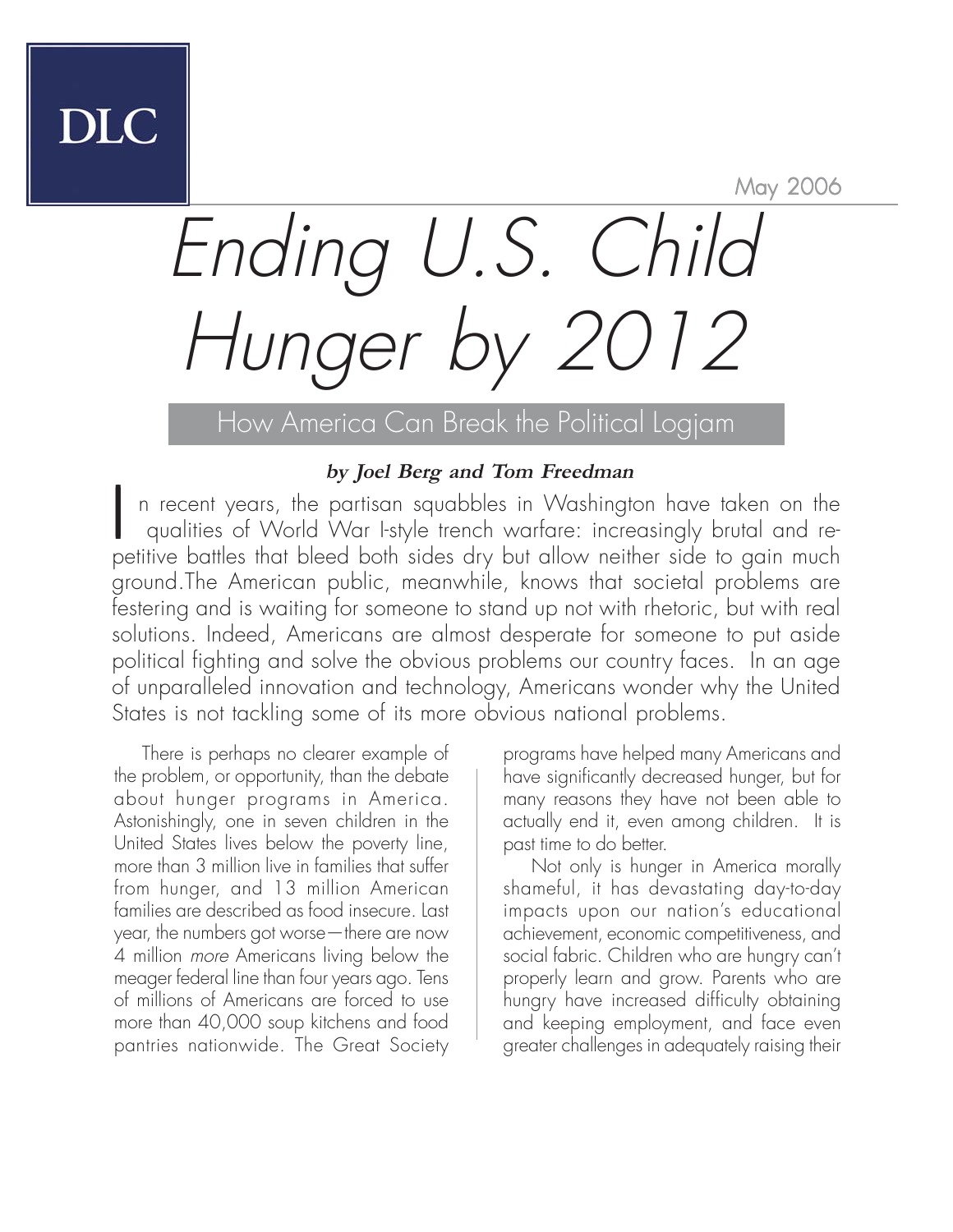children. Senior citizens who are hungry have real difficulty maintaining their health and independence, further increasing the costs to the nation for health care and longterm support for the elderly. Hunger often even has the ironic result of increasing obesity and diabetes by forcing families to obtain more filling but less nutritious food. In other words, beyond being morally wrong, the continued prevalence of hunger in America worsens many other vexing social problems.

The lack of policy progress on domestic hunger is not a result of voter apathy. Indeed, the desire of Americans to help hungry people in our country is about as close to consensus as it is on any issue. In a recent poll conducted by Republican pollster, Jim McLaughlin, more than 85 percent of Americans said that a candidate's position on reducing the hunger problem was important when deciding their vote for Congress.<sup>1</sup> Despite this overwhelming public support, conservatives and progressives have remained locked in an ideological debate that has stalemated the issue and solidified the status quo.

Here's the debate: Conservative politicians threaten to cut back on funding for food stamps and other nutrition programs, claiming they are a waste of money. These cuts are rebuffed by Democrats and advocates who point out the real pain they would inflict on the poor. Having mostly failed, conservative leaders then enact cumbersome new rules to trim the number of people who participate in the programs, in the process often creating the very inefficiency and waste they claim to deplore. In New York City, for example, food stamp applicants must fill out a paper form, have their finger images taken, and often make multiple visits to government offices in order to receive benefits. Similar barriers exist nationwide. As a result, millions of eligible Americans—particularly working people and

families with children in real need—do not apply because of the prohibitive time required and the possibility of bureaucratic rejection.

Progressives, on the other hand, are often unwilling to seek real reform because they fear the legislation will be hijacked by conservatives and used to cut the programs. Instead, many Democrats back initiatives that simply seek more resources, defending existing programs without ever calling for reform. Voters are caught in a bind. Public opinion research shows that most Americans would be willing to allocate more resources to government programs that did a better job of fostering self-sufficiency.

Given the choice between calls for more resources but little reform, and cutting funds to crucial programs, voters have endorsed neither with much fervor. The result is an odd sort of political paralysis that is becoming increasingly common in American politics today: A majority of Americans reject the current approaches of both sides, and Congress passes resolutions but does little to solve problems. The lack of a solution on the issue of hunger is not due to a deep division along party lines—most of the country agrees what should be done—but a refusal by our political leaders to offer the right fix: more reform and real resources.

Ending hunger in America is an achievable goal. A new bipartisan agenda based on commonsense ideas rooted in mainstream values, would both win middleclass support from across the political spectrum and empower low-income Americans to take charge of their lives. Such an approach would recall the great strides made in past decades by leaders like Sens. George McGovern (D-S.D.) and Bob Dole (R-Kan.), who worked together building and defending nutrition programs like school lunches. We can do it again. Not only would ending hunger obviously be an important accomplishment in and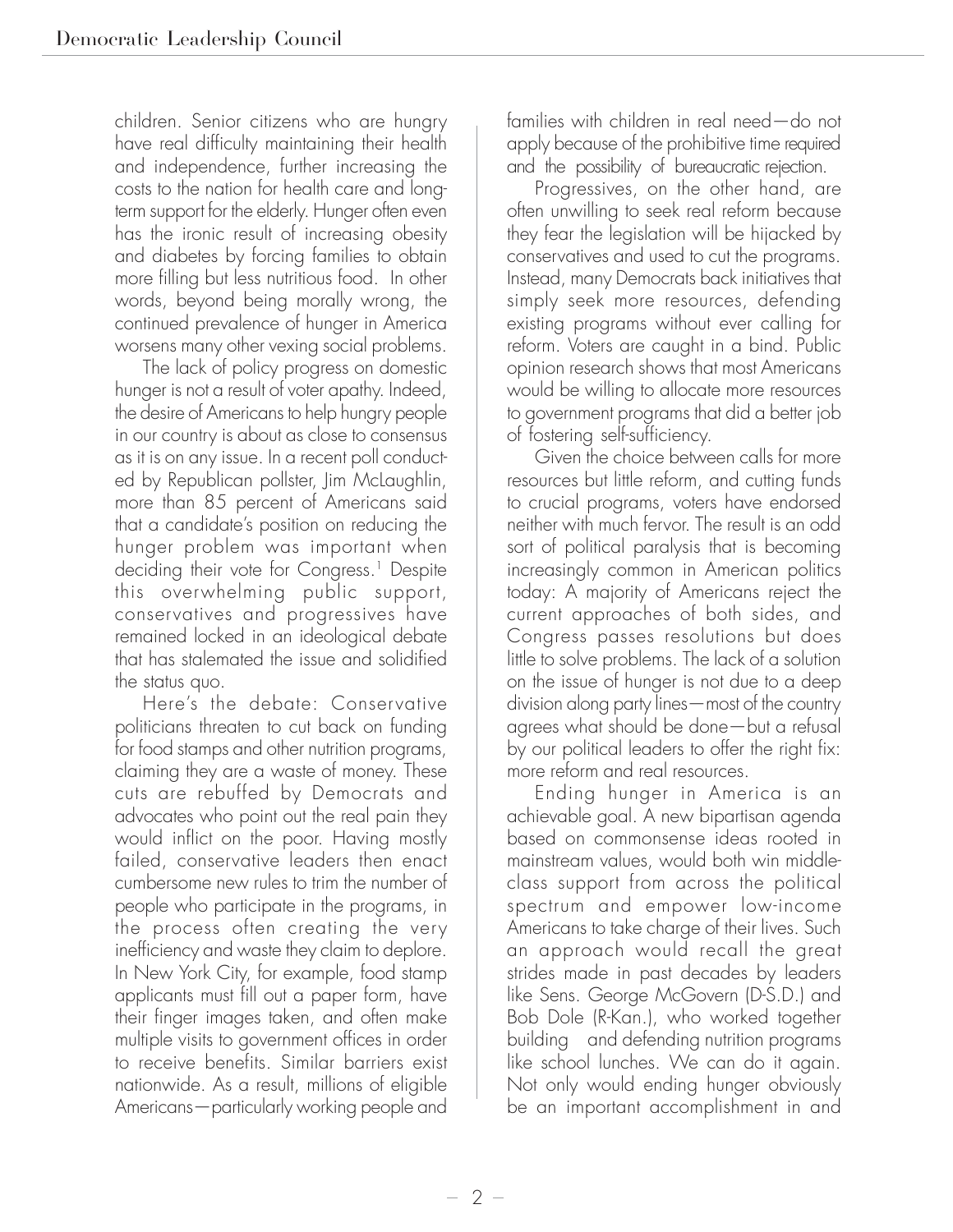of itself, it would provide a roadmap for how the nation can bridge its ideological divisions to solve other pressing national problems.

In order to end hunger in America, however, it will not be enough simply to make incremental changes in the status quo, as the government routinely does every five years or so with new USDA farm bills (in which the largest anti-hunger programs are housed). The current patchwork of programs is not as efficient as it should be and is dauntingly complicated for recipients. We need a smart improvement of federal nutrition assistance programs. We need to understand how they interact with each other, with other federal anti-poverty programs, and with faith-based and community nonprofit groups at the grassroots level.

A plan to end hunger in America should be based on three main principles.

- $\Box$  First, the best way to measure the success of the program is not how much money is spent on it, but how many people reach a point where they no longer need the program.
- Second, the federal government has a key role to play as a catalyst in the process, but individual anti-hunger programs should be run, as much as possible, in partnership with faith-based organizations, community nonprofit groups, and local governments.
- $\Box$  Third, all nutrition programs should be designed so their rules honor work, reward ambition, and empower low-income families to take control of their futures. We need a safety net for those suddenly down on their luck, and a trampoline for those trying to regain self-sufficiency.

These principles embody what Americans want to see in their country's hunger programs and transcend the ideological divisions of Washington. They also have the advantage of working. Policies built on these principles will increase support for anti-hunger efforts by improving efficiency and accountability. Most importantly, they will reduce the number of hungry Americans.

### **Improving Efficiency and Accountability**

A top priority for any plan to end hunger in America should be to simplify and coordinate federal nutrition assistance programs. We should combine the existing Food Stamp Program with most of the existing other federal nutrition assistance programs. The new program would be called the "American Family Food, Opportunity, and Responsibility" (AFFORd) program. More low-income Americans would be eligible for this program than the existing programs, and eligibility determination and application processes would be dramatically simplified.

Under current federal law, families must earn below 130 percent of the poverty line to get food stamp benefits and free school meals, but they must live below 185 percent of the poverty line to obtain WIC benefits and reduced-price school meals. These conflicting guidelines result in both increased government bureaucracy at the federal, state, and local levels and decreased access to food. Eligibility for all these programs under the new AFFORd program should be set at 185 percent of the poverty line. There should be one short, universal federal application for AFFORd benefits, which Americans can complete easily online or during an office visit. Not only would this reduce government paperwork and bureaucracy, it would dramatically increase the amount of nutrition provided to lowincome families, particularly working families.

The next President should formally charge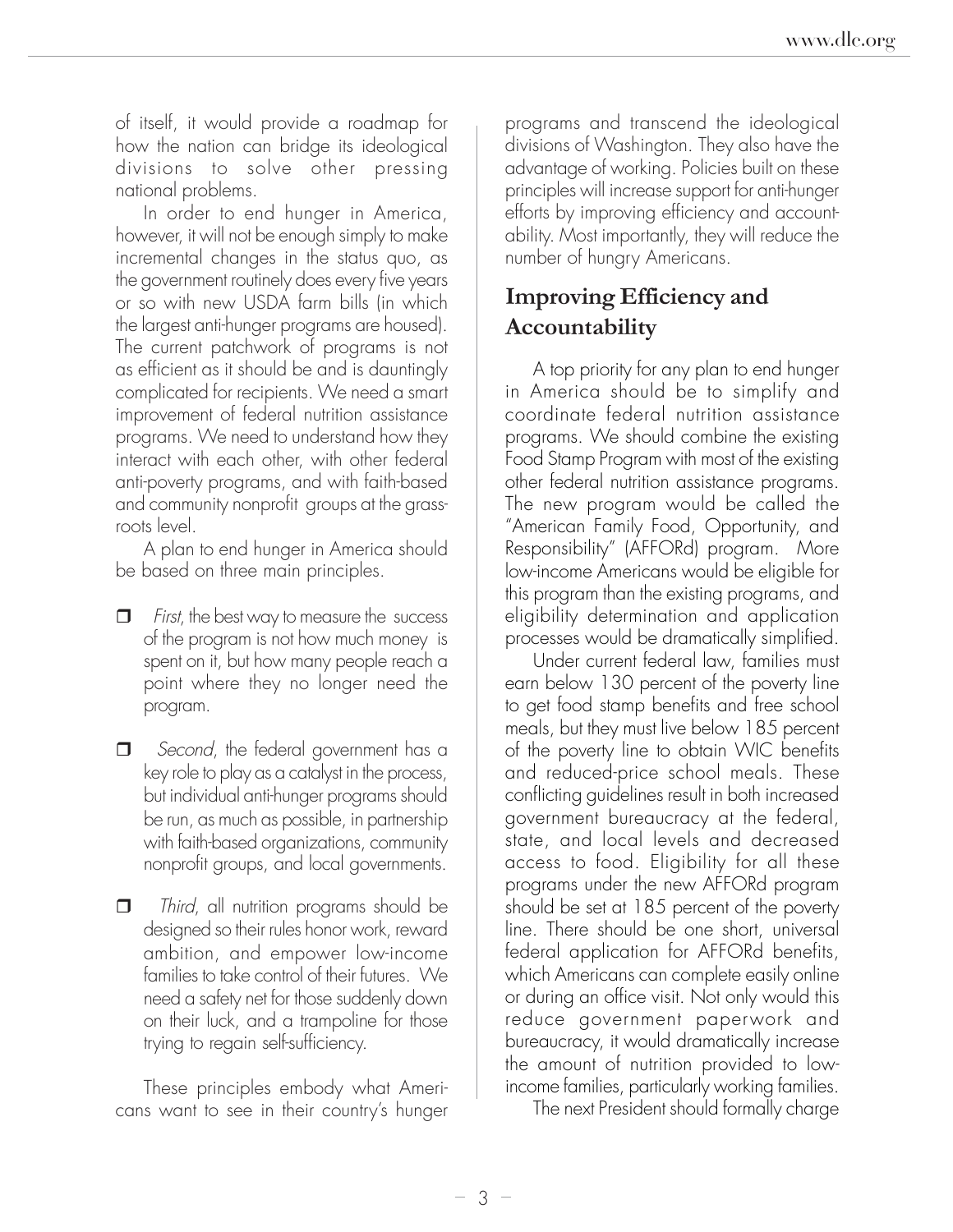the U.S. Secretary of Agriculture with the task of ending childhood hunger in America by 2012 (which would be the end of his or her first term)—and providing an accounting of how we are doing as we try to get there. With a national focus, expanded access, improved efficiency, and the necessary resources, we can reach that goal.

## **Expanding Participation**

This simplification process should be part of a concerted effort to expand use of the existing federal nutrition safety net among working families, children, and people with disabilities. The federal government should do much more to increase participation in existing anti-hunger and anti-poverty programs, including the Food Stamp, WIC, School Meals, Summer Feeding, and Earned Income Tax Credit programs. By streamlining and combining applications, using available technology to help people sign up more efficiently, and partnering more aggressively with states and nonprofit groups on outreach, we can significantly increase participation in all these programs. Specifically, federal law should mandate 75 percent federal funding for any state administrative activity that would increase the total number of night and weekend hours that food stamp offices are open, or verifiably reduce the average wait time or average number of visits it takes to get them.

#### **Sustain Children**

A third key policy goal should be to end hunger among children first. A bold step would be to create a universal school breakfast program nationwide, which will reduce paperwork and stigma by enabling children from all backgrounds to get free breakfasts. By dramatically reducing the bureaucracy needed to track the meal eligibility for children at various income levels, the country can increase program participation while decreasing overhead costs. Fully funding the WIC, School Lunch, Summer Meals, and After-School Snacks Programs would ensure that every child in the country has access to healthy, nutritious meals throughout the year. Moreover, a multitude of research shows hungry children have trouble learning in school. If education is the key to America's future, a breakfast a day for a hungry child is a good investment. In addition, we should expand the Farmers' Market Nutrition Program, which enables low-income women who are pregnant or who have small children to obtain fresh fruits and vegetables, while also helping family farmers stay on their land.

#### **Support Working Families**

One issue that almost all Americans agree on is the importance and dignity of work. The goal of nutrition programs should be to support work, not to replace it. In order for parents to feed their children, however, they need jobs that pay a living wage. Congress has not raised the minimum wage since 1996, when it was set at our current level of \$5.15—about \$10,000 a year for full-time work. While members of Congress have given themselves pay increases totaling 24 percent over the past decade, minimum-wage workers have actually had their pay cut, as inflation has eaten away at the value of their \$5.15 per hour. Senator Hillary Clinton recently introduced a bill that would gradually raise the minimum wage to \$7.25 per hour over the course of two years; thereafter it would require Congress to raise the minimum wage every time they give themselves a raise.2 By tying the wallets of low-wage workers to their own, this bill would force Congress to address the needs of working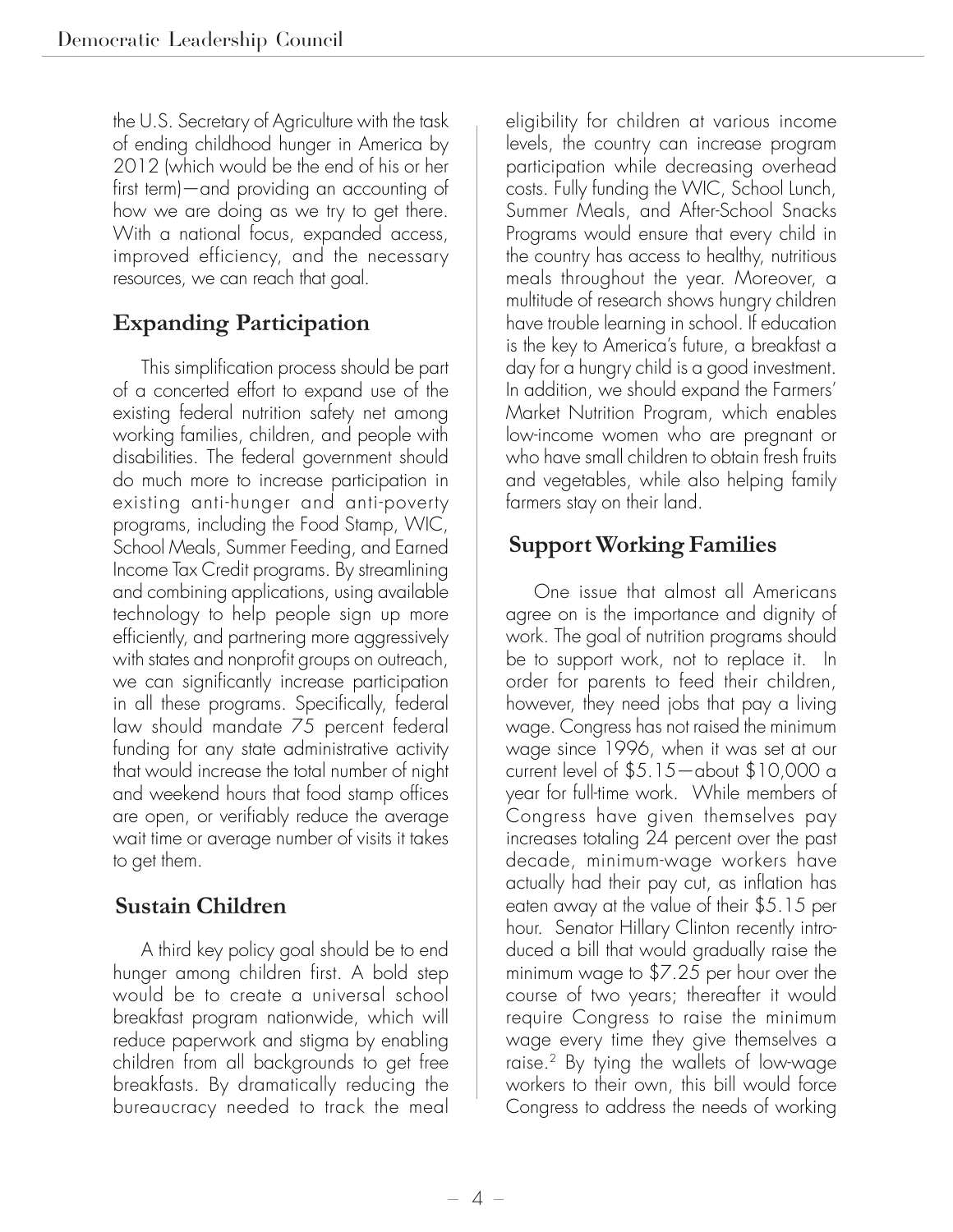families.Increasing the EITC and supporting programs that help families build financial assets would also help alleviate financial strain on low-income families and allow them to rely less on government nutrition programs and more on their own bank accounts.

#### **Reward Successful State**

Another way to encourage innovation in fighting hunger is to reward states that succeed in reducing hunger rates. Currently, the federal government monetarily punishes states for food stamp "error rates," or the number of paperwork mistakes states make. Rather than simply punishing states for errors, the federal government should better reward them for successes. Here is how it could work: Every three years, USDA would provide monetary bonuses of \$2 million to each of the five states that had the sharpest percentage reduction in the three-year average for the USDA measures of food insecurity and hunger. States would then be required to use those bonuses to expand and improve existing anti-hunger programs. Such incentives would draw attention to truly effective anti-hunger programs which would serve as models for other states. The program should focus on quantifying success with published numbers every year, and sharing research on what works. In addition, a special bonus should be awarded to states that demonstrate that they have ended child hunger.

# **Help Nonprofit Groups**

Finally, the federal government should give real ammunition to what President George W. Bush calls "the armies of compassion." Bush's own first director of the White House Faith-Based and Community Initiative resigned in disgust, saying that Karl Rove had hijacked the initiative so that it was nothing more than political window dressing. But the basic idea behind the initiative is a good one: enabling the federal government to work with the millions of Americans who volunteer through local faithbased and community groups. These Good Samaritans are not just political props they are essential allies in increasing the scope and quality of the country's anti-hunger programs. To take advantage of their willingness to work on behalf of their fellow Americans, Congress should create a new grant program for nonprofits, both secular and faith-based. There are more than 1 million Americans who volunteer at food banks, soup kitchens, food pantries, and other direct service facilities around the country. They should be empowered to help the poor people they meet with more than just food. Volunteers could be trained to help those eligible with applications for children's health care (via the ChiPs program), job training, and the EITC. Food is a necessity, but in the new technological age volunteers can help poor people get more than food—they can help those in need with work, health, and providing for their families. Just the kind of long-term self-sufficiency solution that American voters support.

### **Conclusion**

In the almost 50 years since the Great Society programs were enacted, they have enjoyed a great deal of success. When Robert Kennedy took a poverty tour of America in 1968, there were still large swaths of the country with persistent, Third-World-like malnutrition. That is no longer the case. But we also have to be realistic about where government efforts have fallen short. Too many children in the United States still do not have enough food, a fact made more terrible by the truth that we know how to